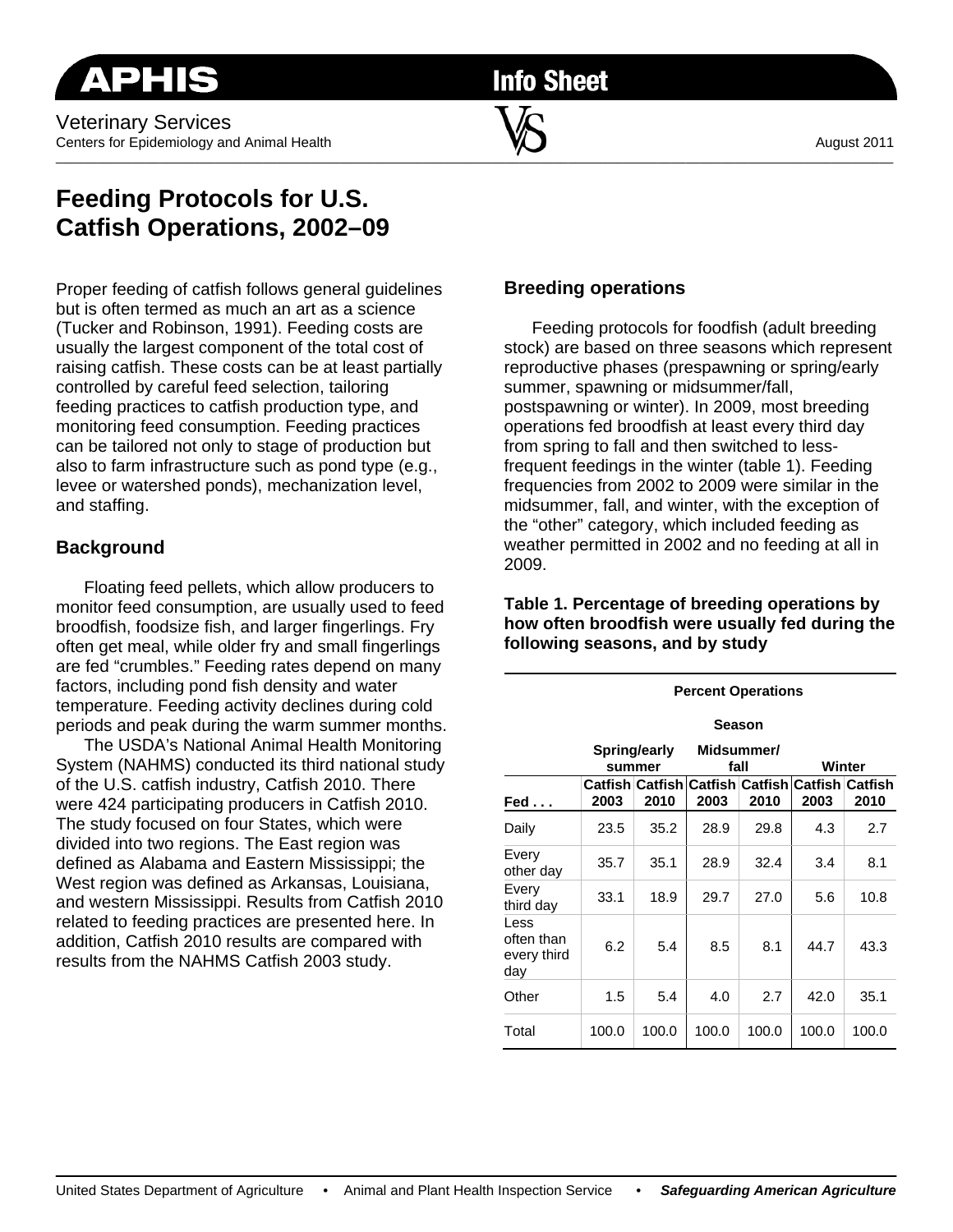On nearly 7 of 10 breeding operations in 2009 (69.4 percent), broodfish were primarily fed feed consisting of 32 percent protein, an increase from 59.3 percent of operations in 2002. In contrast, the percentage of operations that fed 35 percent protein feed declined from 13.3 percent of operations in 2009 to 5.6 percent of operations in 2009. The percentage of breeding operations that stocked forage fish in broodfish ponds as a supplemental food source for broodfish also increased from 32.5 percent in 2002 to 48.7 percent in 2009. Tilapia was stocked by the highest percentage of breeding operations in 2009 (27.0 percent) [data not shown].

## **Hatcheries and fry/fingerling operations**

Fry that have absorbed their yolk sacs require frequent feedings. Most hatcheries in 2009 (46.2 percent) fed fry in fry troughs seven or more times per day. Feeding frequency of fry in fry troughs was unchanged from 2002 to 2009. In 2009, catfish starter or salmon/trout starter was the primary feed fed to fry (51.7 and 35.4 percent of hatcheries, respectively). In 2002, however, a higher percentage of hatcheries primarily fed fry catfish starter (68.3 percent), and a smaller percentage fed salmon/trout starter (11.1 percent).

 Feeding protocols for fry and fingerlings in ponds are reflective of temperature ranges that match those in the four seasons. A higher percentage of fry/fingerling operations fed fry/fingerlings at least twice daily in spring and fall in 2009 compared with 2002 (table 2). A lower percentage of fry/fingerling operations fed fry/fingerlings at least twice daily in summer in 2009 compared with 2002. In both study years, a majority of fry/fingerling operations fed at least once a day in all seasons but winter. In winter, most operations adopted an "other" feeding frequency. In 2009, most operations using the "other" feeding frequency in winter fed irregularly, as needed, or did not feed, while about one-third fed between one time per week and one time per month. Similar to feeding of broodfish, "other" included when weather and pond levee conditions permitted in 2002.

**Table 2. Percentage of fingerling operations by how often fry/fingerlings were usually fed during the following seasons, and by study year**

### **Percent Operations**

#### **Season**

|                            | <b>Spring</b> |                                                             | <b>Summer</b> |                             | Fall |           | Winter            |      |
|----------------------------|---------------|-------------------------------------------------------------|---------------|-----------------------------|------|-----------|-------------------|------|
| $\mathsf{Fed} \dots$       | fish          | Cat-Cat-<br>fish<br>2003 2010 2003 2010 2003 2010 2003 2010 | fish          | Cat- Cat- Cat- Cat-<br>fish | fish | fish      | Cat- Cat-<br>fish | fish |
| At least<br>twice<br>daily | 37.3          | 46.2                                                        |               | $33.6 \mid 26.9$            | 9.9  | 15.4      | 2.3               | 1.9  |
| Once a<br>day              | 40.8          | 38.4                                                        | 60.7          | 57.7                        | 49.1 | 53.9      | 4.3               | 5.8  |
| Every<br>other<br>day      | 12.5          | 9.6                                                         | 3.3           | 9.6                         | 20.4 | 25.0      | 5.8               | 11.5 |
| Every<br>third<br>day*     | 4.0           | <b>NA</b>                                                   | 1.3           | <b>NA</b>                   | 16.7 | <b>NA</b> | 13.6              | NA   |
| Other                      | 5.4           | 5.8                                                         | 1.1           | 5.8                         | 3.9  | 5.7       | 74.0              | 80.8 |
| Total                      |               | 00.0   00.0   00.0   00.0   00.0   00.0   00.0   00.0       |               |                             |      |           |                   |      |

\*Not asked in Catfish 2010.

 Protein is a key component to the growth of fingerlings and is the most expensive component of any feed. In 2009, nearly one-half of fry/fingerling operations (49.1 percent) primarily fed feed consisting of 32 percent protein. This is a shift from 2002, in which the highest percentage of fry/fingerling operations (41.3 percent) primarily fed feed consisting of 35 percent protein. Only 17.6 percent of fry/fingerling operations fed feed with 35 percent protein in 2009. The decrease in the percentage of fry/fingerling operations that fed 35 percent protein feed might reflect producers' efforts to reduce costs.

## **Foodsize-fish operations**

Protein requirements for foodsize fish differ from those for fry/fingerlings. In 2009, a majority of foodsize fish operations (57.3 percent) primarily fed foodsize fish feed consisting of 28 percent protein, while 40.4 percent of operations primarily fed feed consisting of 32 percent protein. However, in 2002 most foodsize fish operations (62.3 percent) primarily fed a 32-percent protein feed, while 35.2 percent of foodsize fish operations primarily fed a 28-percent protein feed. Although a protein level of 32 percent was considered standard for foodsize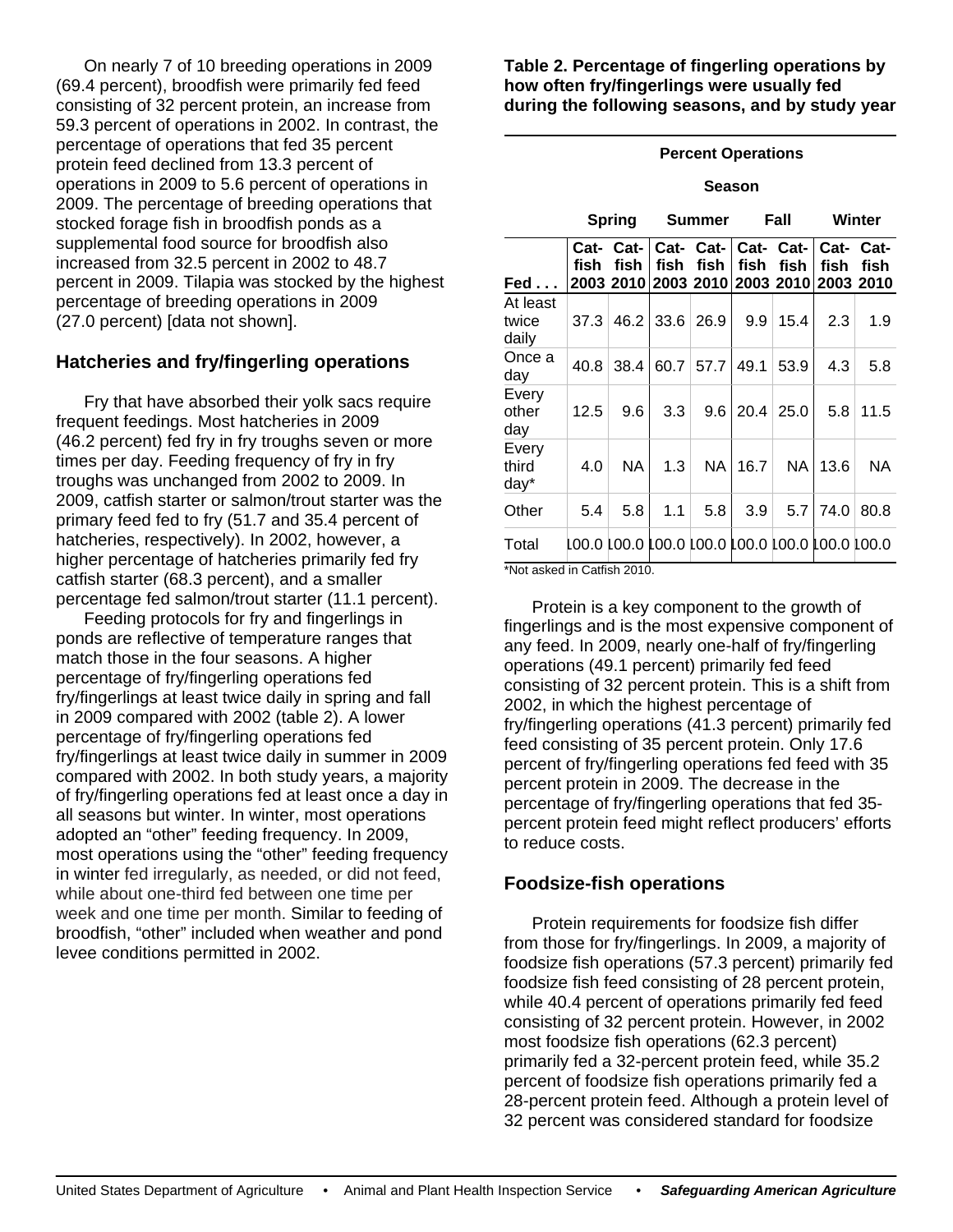fish in the past, a level of 28 percent has been shown to be adequate. In 2009, price (which is related to protein level) and past performance were the most important reasons for choosing which feed to purchase by the highest percentage of foodsizefish operations (41.3 and 23.1 percent, respectively).

 The feeding regimen for foodsize fish generally followed a seasonal pattern. In 2009, the highest percentage of foodsize fish (48.1 percent) were fed to satiation on alternate days in spring, every day to satiation in summer (46.1 percent of operations), and alternate days in fall (58.9 percent of operations for satiation and maximum feeding limit combined) [table 3]. In spring, fewer operations in 2009 fed every day (to satiation or with a maximum feeding limit) compared with operations in 2002. In summer, a higher percentage of foodsize fish operations fed every day to satiation in 2009 than in 2002 (46.1 and 39.9 percent, respectively). In both study years in the fall, a similar percentage of operations used alternate-day feeding.

### **Table 3. Percentage of foodsize-fish operations by how often foodsize fish were usually fed during the following seasons, and by study**

**Percent Operations** 

|                                                      | Season*              |                      |                      |                      |                      |                      |
|------------------------------------------------------|----------------------|----------------------|----------------------|----------------------|----------------------|----------------------|
|                                                      | <b>Spring</b>        |                      | Summer               |                      | Fall                 |                      |
| Fed                                                  | Cat-<br>fish<br>2003 | Cat-<br>fish<br>2010 | Cat-<br>fish<br>2003 | Cat-<br>fish<br>2010 | Cat-<br>fish<br>2003 | Cat-<br>fish<br>2010 |
| Every day to<br>satiation                            | 12.5                 | 7.9                  | 39.9                 | 46.1                 | 17.1                 | 18.8                 |
| Every day<br>but with a<br>maximum<br>feeding limit  | 13.7                 | 8.9                  | 31.4                 | 25.0                 | 18.5                 | 12.1                 |
| Alternate<br>days to<br>satiation                    | 37.8                 | 48.1                 | 16.5                 | 16.2                 | 35.0                 | 38.1                 |
| Alternate<br>days with a<br>maximum<br>feeding limit | 22.8                 | 19.5                 | 9.2                  | 8.2                  | 19.0                 | 20.8                 |
| Other                                                | 13.2                 | 15.6                 | 3.0                  | 4.5                  | 10.4                 | 10.2                 |
| Total                                                | 100.0                | 100.0                | 100.0                | 100.0                | 100.0                | 100.0                |

**\***Originally in questionnaire listed as: March–April, May–August and September–October.

For operations that kept foodsize fish, there was a shift in winter feeding frequency from 2002 to 2009. In 2009, the majority of foodsize fish operations averaged fewer than four feedings per week, while in 2002 the majority of foodsize fish operations averaged four or more feedings per week (table 4).

**Table 4. Percentage of foodsize-fish operations by average number of days per week foodsize fish were fed from December through February, and by study** 

|                                  | <b>Percent Operations</b> |                        |  |  |  |
|----------------------------------|---------------------------|------------------------|--|--|--|
| Average number<br>days per week  | <b>Catfish</b><br>2003    | <b>Catfish</b><br>2010 |  |  |  |
| 0                                | 30.1                      | 56.8                   |  |  |  |
| 1 to $3$                         | 9.7                       | 37.3                   |  |  |  |
| 4 or more                        | 53.1                      | 0.8                    |  |  |  |
| No foodfish on<br>hand in winter | 7.1                       | 5.1                    |  |  |  |
| Total                            | 100.0                     | 100.0                  |  |  |  |

The greatest amount of feed is fed during summer, when the feeding activity of the fish increases. In 2009, during the peak feeding month for each operation, foodsize fish operations averaged 120 pounds of feed/acre/day for all growout ponds while the average highest daily rate for any single growout pond was 161.1 pounds of feed fed/acre. During the peak month of feeding, all operations averaged 11.6 pounds of feed fed/acre/day more in 2009 than in 2002. The average highest daily rate between operations was 17.1 pounds of feed fed/acre more in 2009 than in 2002.

 Fish other than catfish are stocked in ponds to supplement feed but also to consume undesirable vegetation, zooplankton, phytoplankton, or other underutilized pond resources. Some of the fish stocked, such as threadfin shad and fathead minnows, are intended to become food for catfish. In 2009, 29.6 and 7.8 percent of foodsize fish operations stocked threadfin shad and fathead minnows, respectively. Only 13.1 percent of foodsize fish operations stocked threadfin shad in 2002, whereas 10.9 percent of operations stocked fathead minnows.